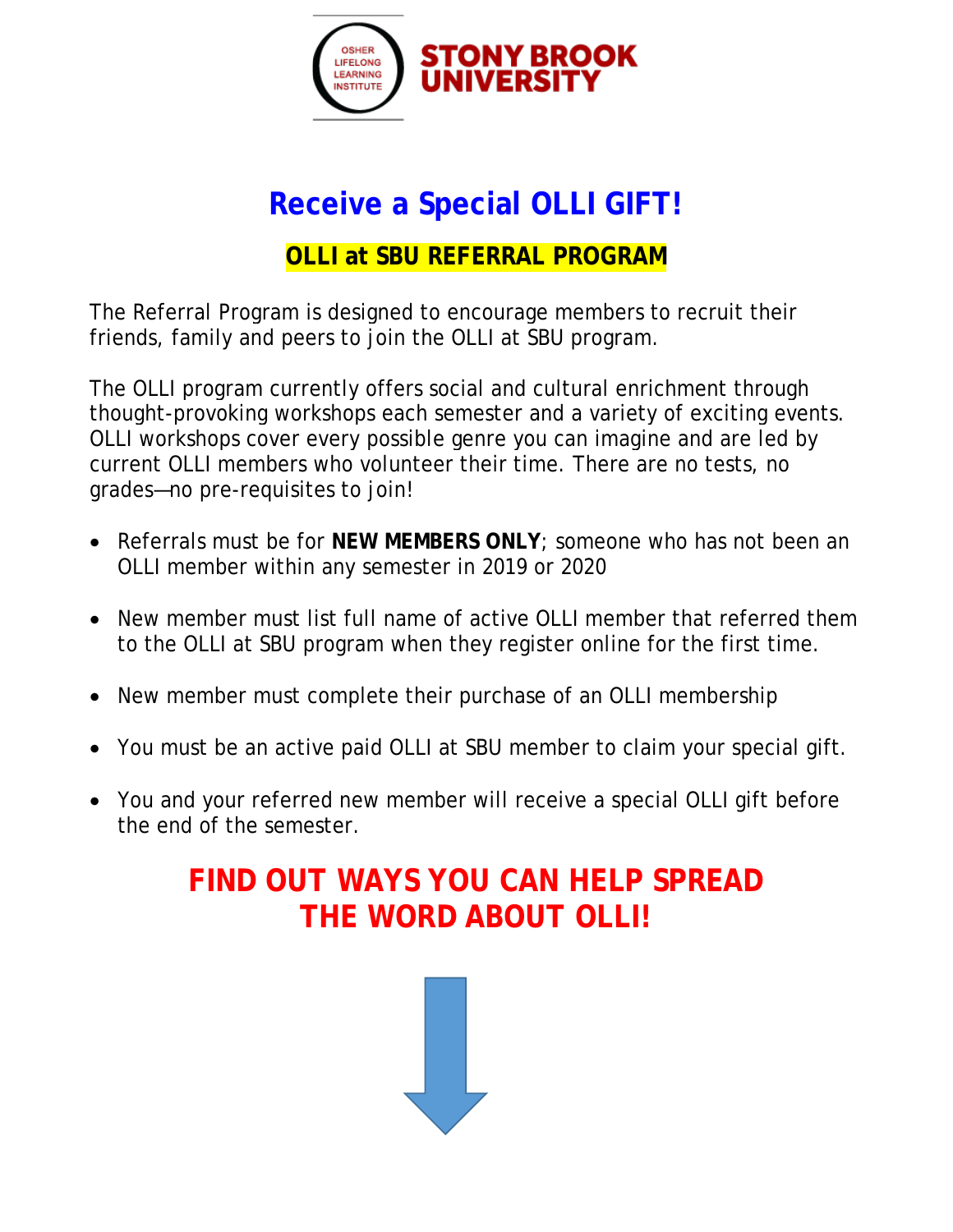### **Reward yourself by spreading the word about OLLI!**

OLLI at SBU members are invited to help grow the OLLI program by referring friends, family and peers. Simply tell the new member to list your name when they register online to join and you AND the new member will receive a special OLLI gift!

#### **HELP GET THE WORD OUT**

**The OLLI office will provide flyers/ brochures (digital or printed) upon request.**

- **Speak about OLLI** at your next club or group meeting
- Ask the OLLI office to **give a presentation** to your group (large or small)
- **Get Friends, Family & Peers on the OLLI mailing list!** They will receive information on:
	- o Types of workshops offered
	- o How to Join OLLI at SBU
	- o Registration details

Send us the contact information<sup>\*</sup> of friends, family, peers, etc. that are interested in hearing more about the OLLI at SBU program *\*(i.e. name of interested person, email, phone #)*

[spdolli@stonybrook.edu](mailto:spdolli@stonybrook.edu)

- **Invite prospective members** to an OLLI event so they can see firsthand all that OLLI at SBU has to offer. Please call the OLLI office to arrange for this.
- **Share the OLLI at SBU website, email and phone number** with anyone that might be interested in the OLLI program.

**Website:** [www.stonybrook.edu/olli](http://www.stonybrook.edu/olli) **Email:** [spdolli@stonybrook.edu](mailto:spdolli@stonybrook.edu) **Phone:** 631-632-6554

• **Host (or co-host) a virtual gathering** for your group or any prospective OLLI members. Share "your" OLLI experience, explain the many benefits of OLLI and answer questions in a relaxed social gathering. Please contact the OLLI office so we can assist with setting this up.